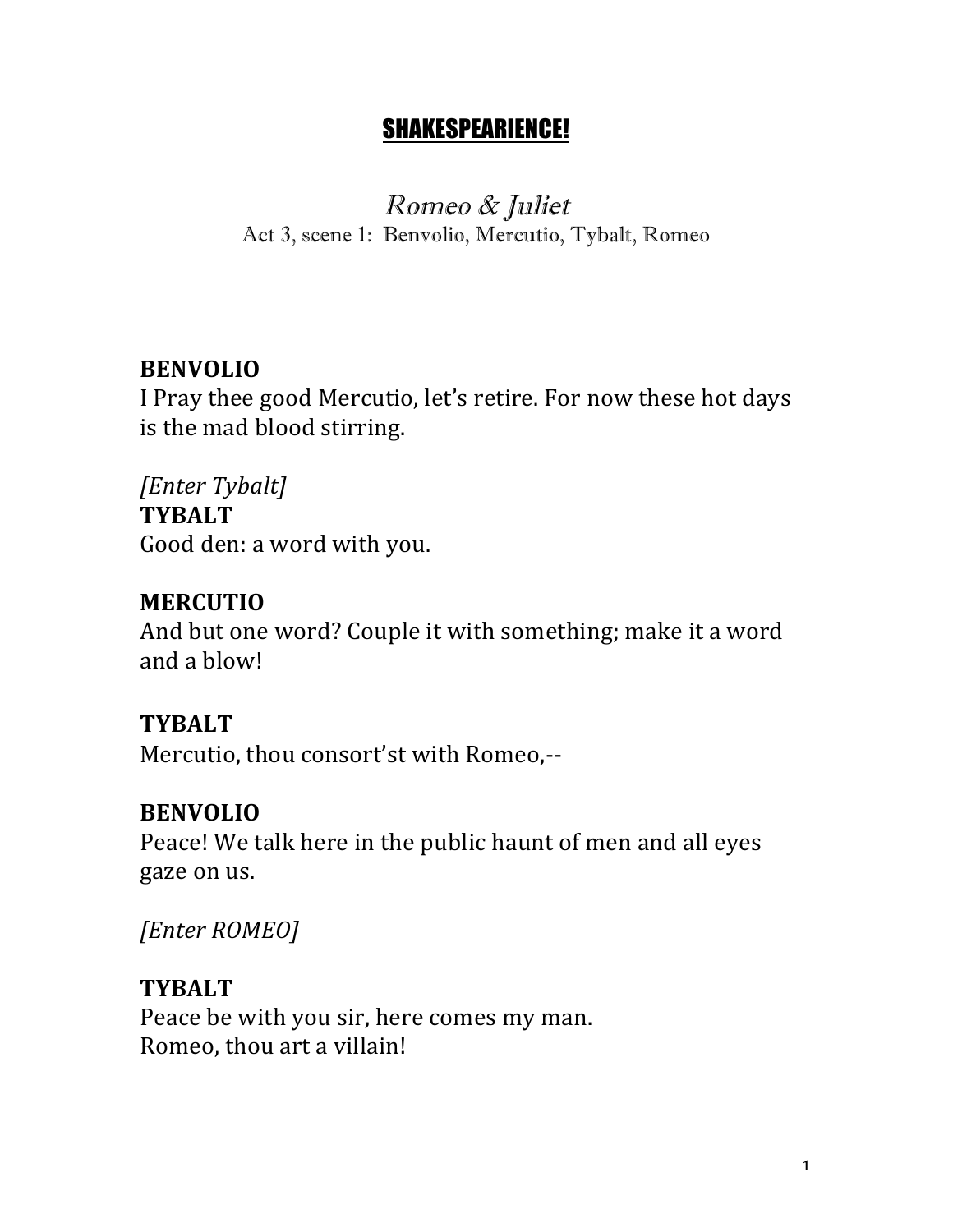## **ROMEO**

Tybalt, the reason that I have to *love* thee Doth much excuse the rage to such a greeting: villain am I none..

## **TYBALT**

BOY! This shall not excuse the injuries thou hast done me!

# **MERCUTIO**

*fto Romeo, pushing him out of the way]* **O calm, dishonourable, vile submission!** Tybalt, you rat-catcher, will you walk?

## **TYBALT** What wouldst thou have with me?

### **MERCUTIO** Good king of cats, nothing but one of your nine lives!

**TYBALT** I am for you.

# **ROMEO** Mercutio, put thy rapier up!

## **MERCUTIO** Come, sir!

# **ROMEO and BENVOLIO**

**[shouting ] Tybalt! Hold! Hold, Mercutio! Hold!** *[TYBALT under ROMEO's armCUT MERCUTIO, and runs out]*

# **MERCUTIO**

I am hurt. A plague o' both your houses! 'Why the devil came you between us? I was hurt under your arm!